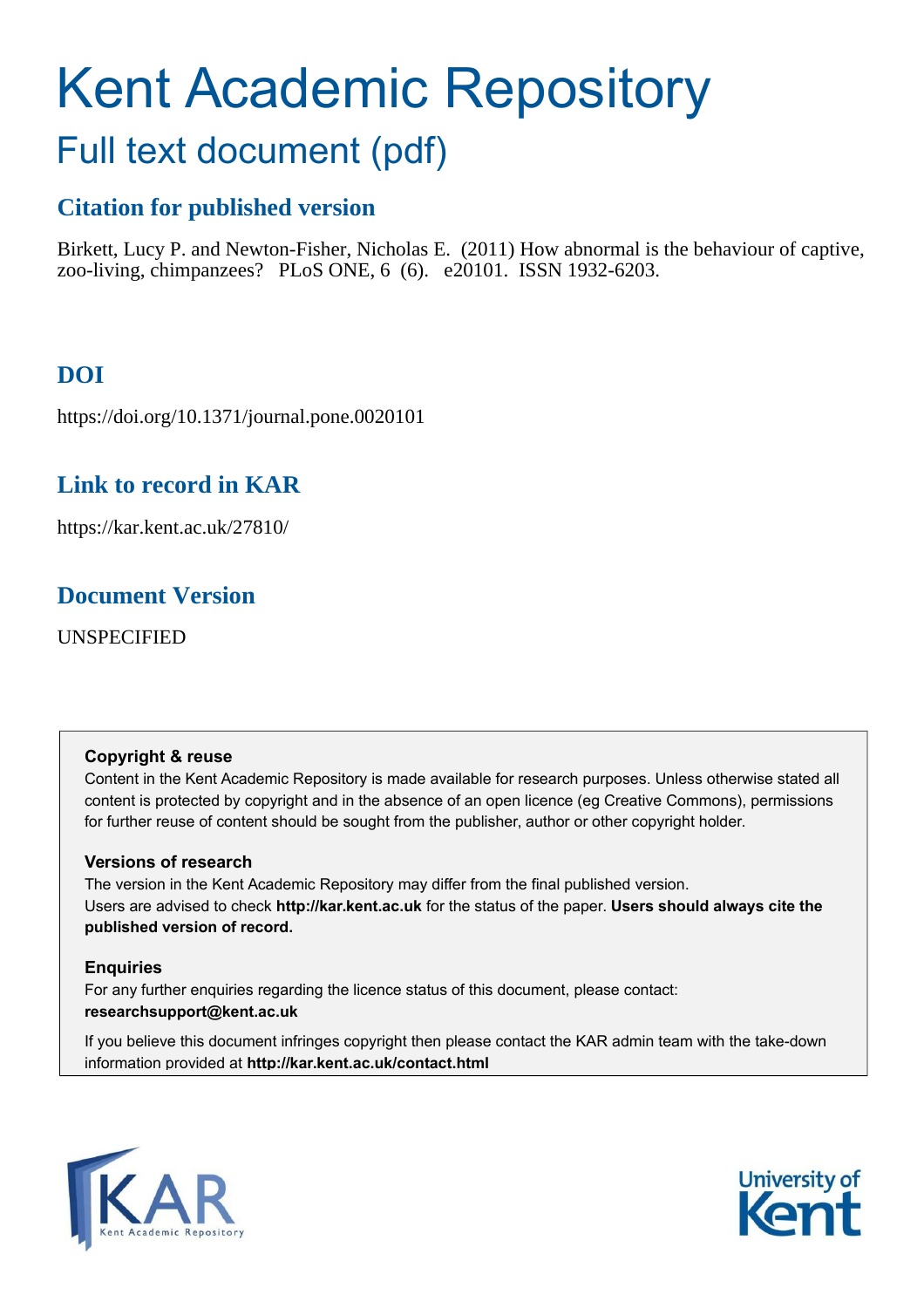## How Abnormal Is the Behaviour of Captive, Zoo-Living Chimpanzees?

#### Lucy P. Birkett, Nicholas E. Newton-Fisher\*

School of Anthropology and Conservation, University of Kent, Canterbury, United Kingdom

#### Abstract

Background: Many captive chimpanzees (Pan troglodytes) show a variety of serious behavioural abnormalities, some of which have been considered as possible signs of compromised mental health. The provision of environmental enrichments aimed at reducing the performance of abnormal behaviours is increasing the norm, with the housing of individuals in (semi- )natural social groups thought to be the most successful of these. Only a few quantitative studies of abnormal behaviour have been conducted, however, particularly for the captive population held in zoological collections. Consequently, a clear picture of the level of abnormal behaviour in zoo-living chimpanzees is lacking.

Methods: We present preliminary findings from a detailed observational study of the behaviour of 40 socially-housed zooliving chimpanzees from six collections in the United States of America and the United Kingdom. We determined the prevalence, diversity, frequency, and duration of abnormal behaviour from 1200 hours of continuous behavioural data collected by focal animal sampling.

Results, Conclusion and Significance: Our overall finding was that abnormal behaviour was present in all sampled individuals across six independent groups of zoo-living chimpanzees, despite the differences between these groups in size, composition, housing, etc. We found substantial variation between individuals in the frequency and duration of abnormal behaviour, but all individuals engaged in at least some abnormal behaviour and variation across individuals could not be explained by sex, age, rearing history or background (defined as prior housing conditions). Our data support a conclusion that, while most behaviour of zoo-living chimpanzees is 'normal' in that it is typical of their wild counterparts, abnormal behaviour is endemic in this population despite enrichment efforts. We suggest there is an urgent need to understand how the chimpanzee mind copes with captivity, an issue with both scientific and welfare implications.

Citation: Birkett LP, Newton-Fisher NE (2011) How Abnormal Is the Behaviour of Captive, Zoo-Living Chimpanzees? PLoS ONE 6(6): e20101. doi:10.1371/ journal.pone.0020101

Editor: Sharon Gursky-Doyen, Texas A&M University, United States of America

Received November 4, 2010; Accepted April 25, 2011; Published June 16, 2011

Copyright: @ 2011 Birkett, Newton-Fisher. This is an open-access article distributed under the terms of the Creative Commons Attribution License, which permits unrestricted use, distribution, and reproduction in any medium, provided the original author and source are credited.

Funding: Lucy P. Birkett was supported by the Christine and Ian Bolt Scholarship, University of Kent, and the Universities Federation for Animal Welfare, http:// www.ufaw.org.uk/. The funders had no role in study design, data collection and analysis, decision to publish, or preparation of the manuscript.

Competing Interests: The authors have declared that no competing interests exist.

\* E-mail: n.e.newton-fisher@kent.ac.uk

#### Introduction

Captive conditions are known to evoke abnormal behaviour patterns in a variety of species, including non-human primates [1,2,3,4]. Many chimpanzees (Pan troglodytes) kept in laboratory housing settings show a variety of serious behavioural abnormalities, such as repetitive rocking, drinking of urine, or self-mutilation [4,5,6,7,8,9,10,11,12]. Previous work indicates that various abnormal behaviour patterns also occur among chimpanzees held in zoological collections [13,14,15,16], but detailed, quantitative studies on the zoo population are few [17].

Abnormal behaviours may indicate psychological suffering [18], but this is seldom considered directly (cf. Bradshaw and colleagues [11,12]). Principles of evolutionary psychiatry [19] suggest that some abnormal behaviours may be symptomatic of underlying mental illness, a neglected area of research in great apes [17]. These possibilities raise serious ethical questions, particularly given the emotional and cognitive abilities of chimpanzees [20,21,22,23,24], although a consistent framework for the study of abnormal behaviour in apes has not yet been achieved [5,17].

Social deprivation, and particularly maternal separation, have been suggested as causal factors in the development of abnormal behaviour in captive chimpanzees [15,25,26]: such events may be psychologically traumatic, or may deprive individuals of opportunities to learn appropriate behaviour. Persistent effects as a consequence of rearing have been found in some chimpanzees [16], but not all [27]. The impact of rearing history, while marked in younger chimpanzees, appears to wane as individuals age, at least in those re-socialised and housed with conspecifics [15,27]. Such findings might suggest that social group housing, with the consequent opportunities for development of appropriate social relationships, will ameliorate the negative effects of early experiences [16,28]. Social housing has been suggested as the most effective means of combating the occurrence and development of abnormal behaviours in primates [28], despite a lack of consensus over the causal roots of such behaviour [29,30].

In this paper we present preliminary findings from a detailed, quantitative investigation of abnormal behaviour in captive (zooliving) chimpanzees based on extensive and direct observation, comparable with that used for behavioural study of wild chimpanzees (for example: [31,32,33,34]). We focus on adult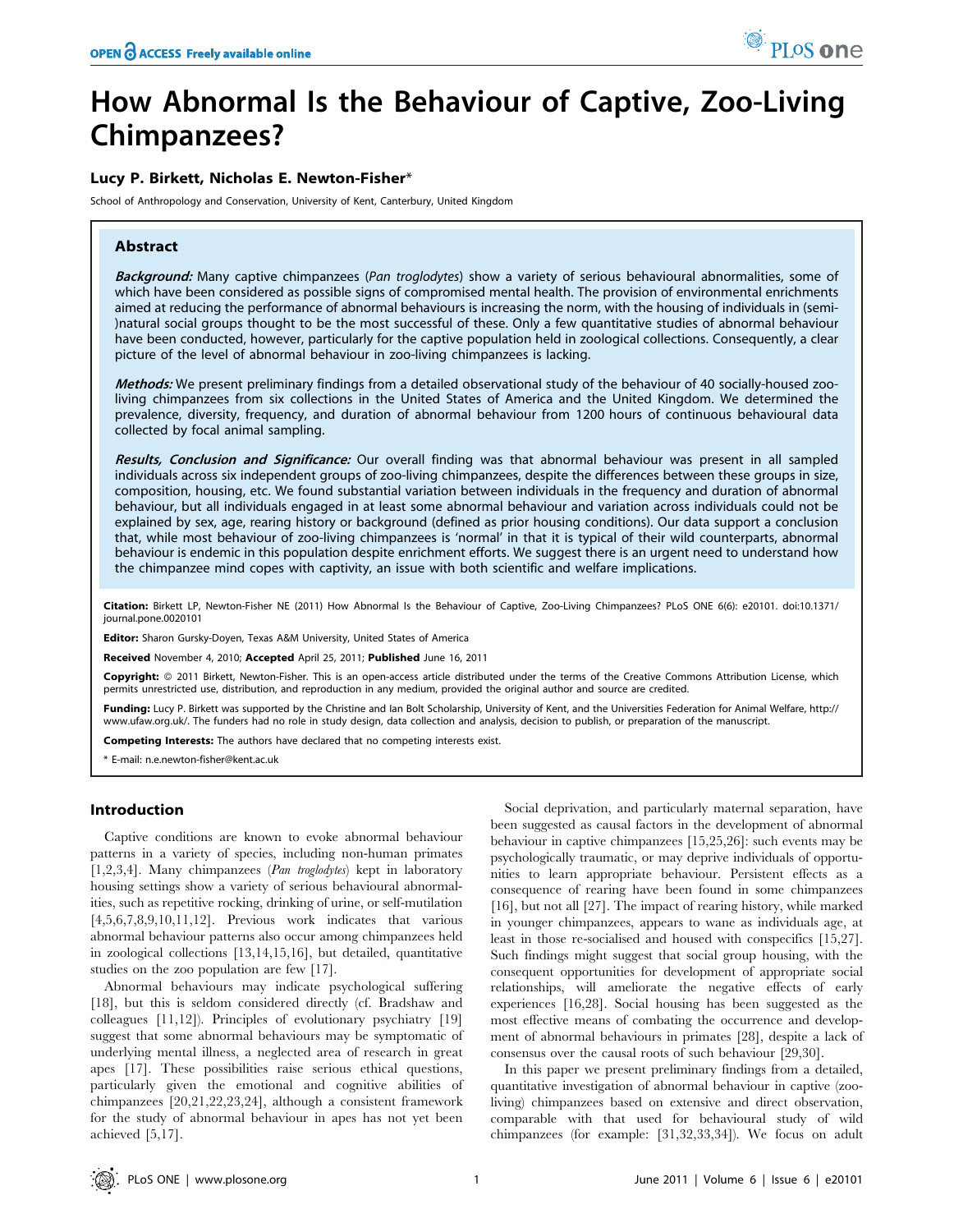and adolescent individuals housed in social groups, the context in which individuals should be least likely to display abnormal behaviour: our specific aim is to determine the level of abnormal behaviour in zoo-living, socially enriched, captive chimpanzees. We report detailed descriptive data on the occurrence of abnormal behaviour, and test whether performance of abnormal behaviour is related to social group size, rearing history or background (housing prior to entering the study group). As chimpanzee behaviour varies with age and sex, and some sex differences in abnormal behaviour have been reported [29,35], we also test for the influence of these variables on the occurrence of abnormal behaviour.

#### Materials and Methods

Abnormal behaviours among captive animals are those that are atypical of wild-living individuals, whether absent or occurring only rarely. We used published sources on behaviour in chimpanzees [6,9,11,15,29,36,37,38] to compile a list of abnormal behaviours seen in the captive population. As a consequence of our observations (see below), ten further behaviours were added to this list: bounce, groom stereotypically, groom stereotypically with object, move hand repetitively, rub hands repetitively, toss head, touch urine stream, poke anus, and walk on object; bite-hit-lick was added for one individual who performed these behaviours as an integrated pattern. We used the most comprehensive ethogram for wild chimpanzees available [38] to determine which of the behaviours have been recorded for wild chimpanzees, and for these, to confirm that they occurred only rarely. Our final list consisted of 37 behaviours (Table 1).

The first author collected observational data on 40 chimpanzees living in six accredited zoological institutions (accrediting agencies were the American Zoological Association – AZA - and the British and Irish Associations of Zoos and Aquariums - BIAZA). The chimpanzees were all housed in social groups, with one group from each of the six participating zoological gardens contributing to our dataset. We chose the zoos from a master list that gave no information about the chimpanzees' or the institutions' characteristics, housing, or husbandry. Once selected, the participating zoos provided information on the background of their chimpanzees. Zoos often provide a valuable retirement sanctuary for primates and as a result, the backgrounds of the chimpanzees in this study were varied, including ''wild caught,'' entertainment industry, pet trade, laboratories, other zoological gardens, and sometimes a combination of these. As only partial background information was available in several cases, we classified background as either: wild, laboratory, pet-trade/entertainment, or zoo.

Across the groups there were 17 male and 23 female chimpanzees. Median group size was 6.5 (range = 3–11). Groups were either single-male (two groups) or multi-male (four groups, one of which was male only) and included a wide range of ages (Table 2). For analysis, we assigned individuals to age categories: 8–15 yrs, 16–23 yrs, 24–31 yrs, 32–39 yrs, and 40+ yrs. Five of the six groups showed a mix of rearing styles (wild-born, motherreared, hand-reared: reared by human care-giver(s) and bottle fed); the sixth consisted of individuals who were all hand-reared. All groups had access to multiple areas (both indoor and outdoor). Only one of the groups had access restricted to a single areas at any one time, typically outside during the day, and inside at night. All enclosures met AZA/BIAZA standards.

Data were collected from December 2008 to May 2010. Thirty hours of continuous focal sampling (a method of data collection in which all activities of a designated individual are recorded [39,40]) were collected for each chimpanzee, yielding a total of 1200

observation hours (1800 min per individual). Data were collected using pen-and-paper from the public viewing areas at each zoo at distances ranging from 0.1 m (through glass) to about 10 m between observer and subject. Samples lasted 30 min and were collected in randomized rotation among members of each group, except for one zoo where reduced observability of subjects meant that samples lasted 20 min and could not be randomized at some times of the day. Once a focal sample began, recording was continuous unless a subject went out of sight; for every minute of such 'bad observation' one minute was added to the end of the sample.

From these data, we constructed four measures of abnormal behaviour: prevalence (proportion of individuals in a group who show a type of behaviour), diversity (number of types of behaviour), frequency (number of bouts of behaviour), and duration (amount of time spent performing a behaviour). Since our behavioural data were not normally distributed, we used nonparametric statistical tests [41]. All tests were two-tailed, and following convention, we set  $\alpha$  at 0.05. Data were analyzed using SPSS Statistics 19 (SPSS Inc.).

#### Results

All 40 chimpanzees showed some abnormal behaviour. Across groups, the most prevalent behaviour (0.83) was eat faeces (Table 3; Figure 1). Six behaviours were present in all six groups (eat faeces, rock, groom stereotypically, pat genitals, regurgitate, fumble nipple) and a further two (pluck hair and hit self) were present in five of the six groups. Bite self was shown by eight individuals across four of the groups. Across groups and behaviours, the median prevalence was 0.1 (range: 0.03–0.83). The number of different abnormal behaviours displayed in each group varied from 15 to 23 (mean = 18) and was not correlated with the number of individuals in the group  $(r = 0.46; n = 6, p = 0.35)$ .

Each of the 40 focal subjects displayed at least 2 abnormal behaviours (median: 5, range: 2–14). The number of different behaviours per individual (diversity) did not differ significantly across groups (Kruskal-Wallis  $H = 6.28$ , df = 5, p = 0.28). The lowest-scoring group had a median diversity of 4.5, and the highest-scoring group had a median diversity of 6.5. Similarly, the frequency of abnormal behaviour did not differ across groups  $(H = 5.75, df = 5, p = 0.33)$ : group  $(C)$  with the lowest frequency had a median frequency of 0.6/hr, while group A had the highest median frequency of 3.2/hr (Table 4). The median total duration of abnormal behaviour likewise did not differ across groups  $(H = 1.28, df = 5, p = 0.94).$ 

In contrast, both frequency and duration of abnormal behaviours varied greatly between individuals. Across individuals, the median frequency was 1.45/hr but this ranged from 0.13/hr to 13.5/hr. The median total duration of abnormal behaviour was 79 min, or 4.4% of 30 hr observation time, but there was great individual variation (0.1–62.4% of activity: Table 4)

We found no effect of age or sex on the occurrence of abnormal behaviour whether measured by diversity (Sex: Mann-Whitney U = 187, n = 17, 23, p = 0.811; Age: Kruskal-Wallis H = 4.40, df = 4, p = 0.35), frequency (Sex:  $U = 212$ , p = 0.652; Age:  $H = 7.11$ , df = 4, 0.13) or duration (Sex: U = 147, p = 0.185; Age:  $H = 5.75$ , df = 4, p = 0.22). We also found no effect of rearing history (wild-born:  $n = 9$ , mother-reared:  $n = 17$ , hand-reared:  $n = 9$ ) on the occurrence of abnormal behaviour, for diversity  $(H = 1.95,$ df = 2, p = 0.38), frequency (H = 2.46, df = 2, p = 0.29) or duration  $(H = 0.05, df = 2, p = 0.97)$ ; the 'unknown' group  $(n = 5)$  was omitted from this analysis. We also found no effect of background (wild, laboratory, pet-trade/entertainment, zoo) on diversity  $(H = 2.92,$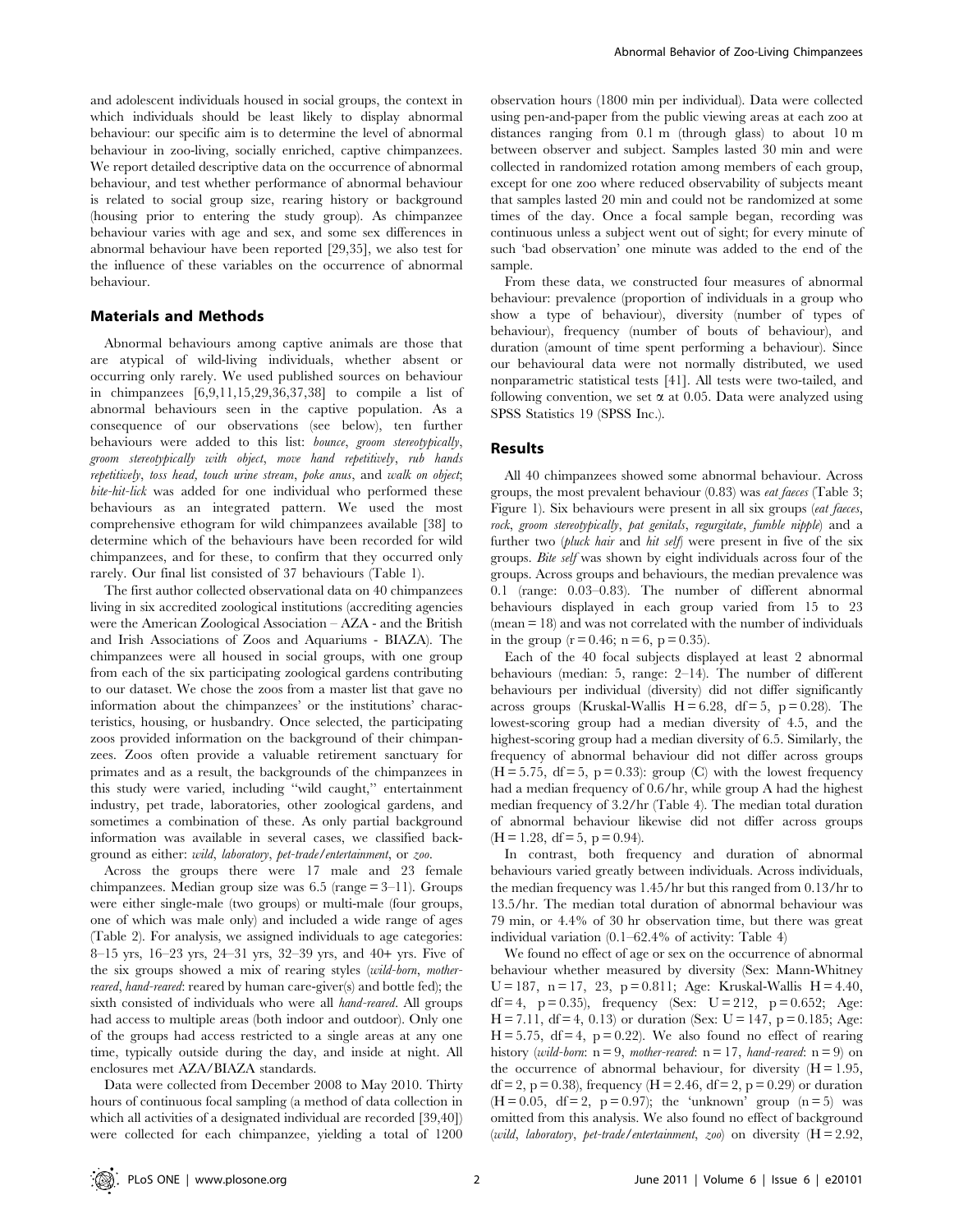Table 1. Abnormal behaviours used in this study.

| Abnormal behavioural pattern and summary definition                                                                                                                                                               | <b>Source of definition</b> |
|-------------------------------------------------------------------------------------------------------------------------------------------------------------------------------------------------------------------|-----------------------------|
| Bang self against surface - hit own body-part against solid surface.                                                                                                                                              | $\mathbf{1}$                |
| Bite self - bite own body-part.                                                                                                                                                                                   | $\mathbf{1}$                |
| Bite-hit-lick self - bite, hit, and lick own body-parts in constellation.                                                                                                                                         | 8                           |
| Bounce - bounce body or head, in non-social context.                                                                                                                                                              | 8                           |
| Clap - slap palm of hand or sole of foot, making noise.                                                                                                                                                           | $\mathbf{1}$                |
| Clasp self - clutch own body.                                                                                                                                                                                     | $\mathbf{1}$                |
| Configure lips - move lips stereotypically, such as repetitively blowing air through lips or wiping lips over glass.                                                                                              | $\mathbf{1}$                |
| Display to human - stylized agonistic display and build-up directed at humans.                                                                                                                                    | 6                           |
| Drink urine - drink own urine.                                                                                                                                                                                    | $\mathbf{1}$                |
| <i>Eat faeces - ingest own faeces, both matrix and undigested items (coprophagy).</i>                                                                                                                             | $\mathbf{1}$                |
| <i>Eat faeces of other - ingest another's faeces, both matrix and undigested items.</i>                                                                                                                           | $\mathbf{1}$                |
| Float limb - entire limb (not just fingers or toes) appears to move independently, as if it does not belong to individual.                                                                                        | 1, 5                        |
| Fumble nipple - manipulate own nipple(s) with thumb or fingers. May suck on nipple if breast or nipple is extended.                                                                                               | 7,8                         |
| Groom stereotypically - repetitively groom self on specific body part, seemingly without goal.                                                                                                                    | 8                           |
| Groom stereotypically with object - groom self seemingly without intention, with stick or other tool. Drag object lightly over<br>hairless body surface in non-focused way.                                       | 8                           |
| Hit self - hit own body-part with hand.                                                                                                                                                                           | $\mathbf{1}$                |
| Incest - copulate with immediate relative.                                                                                                                                                                        | 7,8                         |
| Jerk - spontaneously jerk body, apparently unprovoked by external stimulus.                                                                                                                                       | 5                           |
| Manipulate faeces - hold, carry, or spread own or other's faeces on surface.                                                                                                                                      | $\mathbf{1}$                |
| Move hand repetitively - repetitively move hand in circular fashion in air or through substrate                                                                                                                   | 8                           |
| Pace - locomote, usually quadrupedally, on substrate, covering and then re-covering route in stylized fashion,<br>with no clear objective.                                                                        | $\overline{2}$              |
| Pat genitals - repetitively touch own genitals, then often lick hand.                                                                                                                                             | $\mathbf{1}$                |
| Pinch self - compress own skin between thumb and forefinger.                                                                                                                                                      | 8                           |
| Pluck hair - pull out own hair.                                                                                                                                                                                   | 1                           |
| Pluck hair of other - pull out another's hair.                                                                                                                                                                    | $\mathbf{1}$                |
| Poke anus - insert finger into own anus.                                                                                                                                                                          | 8                           |
| <i>Poke eye - poke one or more fingers into own eye.</i>                                                                                                                                                          | $\mathbf{1}$                |
| Regurgitate - vomit voluntarily, then usually re-ingest vomitus.                                                                                                                                                  | $\mathbf{1}$                |
| Rock - sway repetitively and rhythmically, without piloerection. Usually side-to-side movement, but may be forward and<br>backward or full circular motion of torso. Usually whole body, sometimes just the head. | $\mathbf{1}$                |
| Rub hands - run one hand over the other, then repeat but reverse the hand order, in stylized fashion.                                                                                                             | 8                           |
| Spit - expel saliva through pursed lips, often directed at human observer.                                                                                                                                        | 3, 4                        |
| Stimulate self stylized, no context - repetitively stroke or fondle own penis or clitoris in non-mating context.                                                                                                  | 1                           |
| Toss head - circular movement of head.                                                                                                                                                                            | 8                           |
| Touch urine stream - place hand or foot in own urine stream. May wipe hand on body after.                                                                                                                         | 8                           |
| Twirl - rotate torso on axis for 360 degrees while upright and bipedal.                                                                                                                                           | 8                           |
| Twitch body-part - body-part, often fingers and toes, twitch repetitively, apparently involuntary.                                                                                                                | 5                           |
| Walk on object - locomote bipedally while carrying object (e.g. blanket), stepping on object edges that drag on floor.<br>Individual swaggers to keep feet off ground and to maintain contact with object.        | 8                           |

Sources: 1. Walsh et al. (1982); 2. Bloomsmith & Lambert (1995); 3. Nash et al. (1999); 4. Martin (2002); 5. Bradshaw et al. (2008); 6. Pederson et al. (2005); 7. Nishida et al. (2010); 8. This study.

doi:10.1371/journal.pone.0020101.t001

 $df = 3$ ,  $p = 0.40$ , frequency (H = 0.99, df = 3,  $p = 0.81$ ), or duration  $(H = 0.74, df = 3, p = 0.86).$ 

#### Discussion

Our overall finding was that abnormal behaviour was present in all sampled individuals across six independent groups of zoo-living chimpanzees, despite the differences between these groups in size, composition, housing, etc. We found substantial variation between individuals in the frequency and duration of abnormal behaviour, but all individuals engaged in at least some abnormal behaviour, and variation across individuals could not be explained by sex, age, rearing history or background (defined as prior housing conditions).

Direct comparison of our results to earlier studies is complicated by differences in methods, particularly the measures used. Some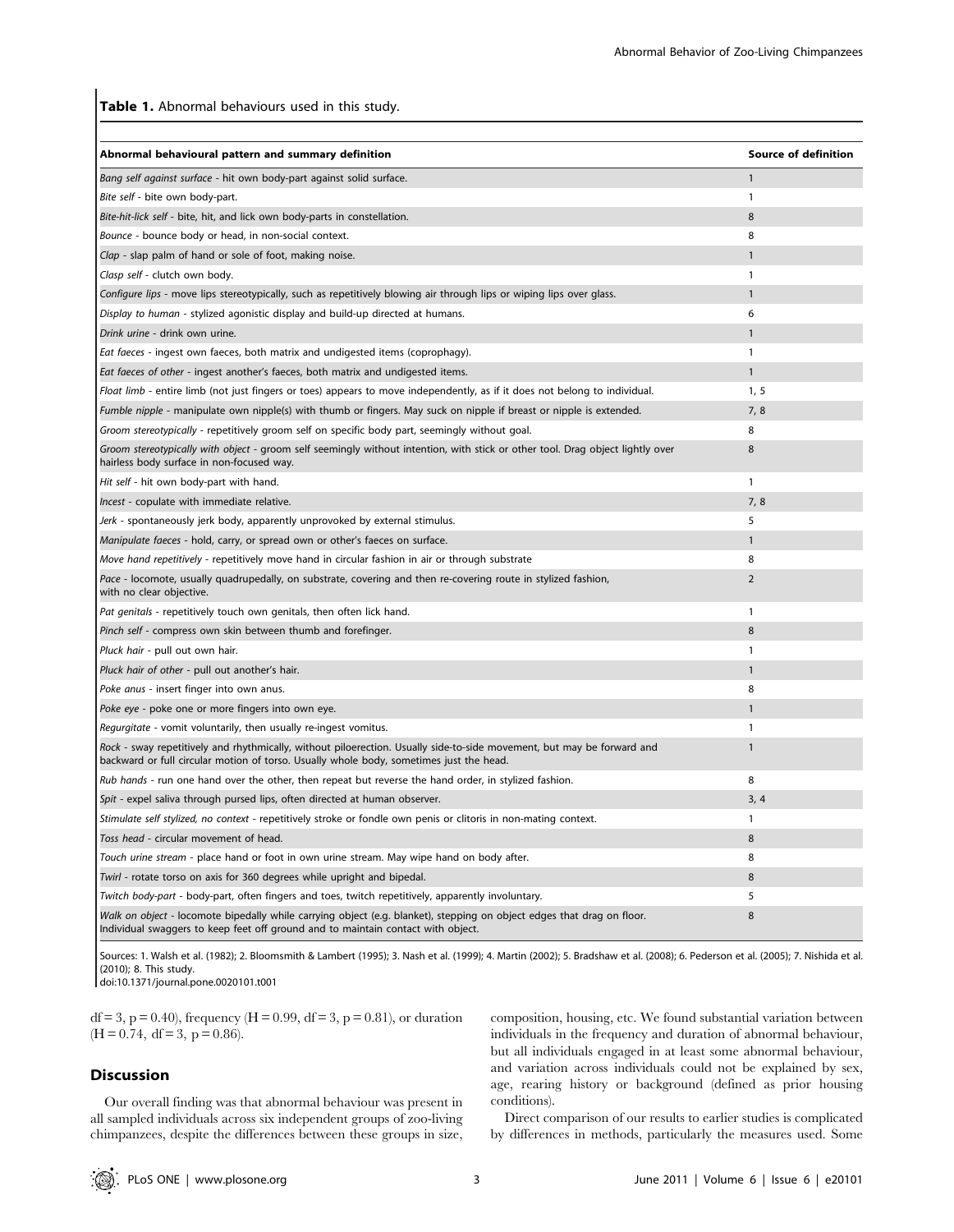Table 2. Study groups: size and composition.

| Group | <b>Group Size</b> | <b>Males</b>  | <b>Females</b> | Age range (years,<br>category limits) |
|-------|-------------------|---------------|----------------|---------------------------------------|
| A     |                   |               |                | $8 - 31$                              |
| B     | 4                 |               | ξ              | $32 - 40 +$                           |
|       | 8                 | 4             | 4              | $8 - 39$                              |
| D     | 9                 | $\mathcal{P}$ |                | $8 - 39$                              |
| E     | ٦                 | 3             | 0              | $24 - 39$                             |
|       |                   | 6             |                | $8 - 40 +$                            |

Groups were drawn from six accredited zoological institutions in the USA and UK; the behaviour of all group members was sampled ( $n = 40$  individuals). doi:10.1371/journal.pone.0020101.t002

studies coded only presence or absence for a behaviour, limiting any comparison to prevalence. On this measure, we found - across individuals and behaviours - a very similar level (0.10) to that (0.11; calculated from their Table 3) reported by Fritz et al. [10] (also Nash et al. [29]), although the most prevalent behaviour across these studies - *eat faeces* (*coprophagy*) – is performed by more individuals in our sample (prevalence: 0.85 vs. 0.49). Other studies present the fraction of activity budget spent in abnormal behaviour, calculated from durations or proportion of interval samples. By this measure, the individuals in our sample spent considerably more time behaving abnormally. Martin et al. [15] reported a median value of zero; four individuals who spent 5.6% of their time behaving abnormally were described as showing exceptionally high levels of abnormal behaviour. Similarly, Bloomsmith et al. [9] reported an average of only 0.3% (see also Hook et al. [4]). These figures are substantially lower than our average figure of 4.4%, and maximum of  $>60\%$ .

Our study combined a relatively large sample of individuals across multiple populations with detailed, lengthy, direct, and continuous observations of behaviour. We found that some of the abnormal behaviours were performed for only short durations, or at low frequencies; many abnormal behaviours occurred rarely and only in limited contexts, and were often brief. Our choice of sampling method may have allowed us to record behaviours that might have been missed using other approaches. Continuous focal animal sampling allows the determination of prevalence, frequency, and duration, and so provides a more complete picture of the behaviour under investigation. For these reasons, this is the preferred sampling method for observational behavioural studies [39,40] and we suggest future studies of abnormal behaviour should use this method when logistics allow.

So how abnormal is the behaviour of captive chimpanzees? In 1023 hours of focal animal sampling of wild chimpanzees in Uganda, none of the abnormal behaviours listed in this study were observed (Newton-Fisher, unpublished data). In contrast, seventeen of 37 behaviours we detailed in this study have been reported to occur (albeit rarely) in wild chimpanzees [20,38]. The most prevalent form of 'abnormal' behaviour in this and other studies of captive populations – coprophagy – has been reported from at least six wild populations [42] and it may also be transmitted by social learning [29]. If this – or other – behaviour is 'abnormal' in captive chimpanzees, it may be the rate at which it is performed rather than simple occurrence that deviates from the behaviour of wild chimpanzees.

A formal comparison of rates and durations of these behaviour patterns between captive and wild populations is difficult: few sufficiently detailed quantitative data are available from wild

|                          | Table 3. Abnormal behaviours shown by zoo-living |  |  |
|--------------------------|--------------------------------------------------|--|--|
| chimpanzees $(n = 40)$ . |                                                  |  |  |

|                                   |                   | <b>Duration</b>     |           | <b>Frequency</b>    |           |
|-----------------------------------|-------------------|---------------------|-----------|---------------------|-----------|
| <b>Behavioural</b><br>Pattern     | <b>Prevalence</b> | <b>Median Range</b> |           | <b>Median Range</b> |           |
| Eat faeces                        | 0.83              | 13                  | $1 - 53$  | 5                   | $1 - 16$  |
| Pluck hair                        | 0.58              | 8                   | $1 - 125$ | 3                   | $1 - 83$  |
| Rock                              | 0.53              | $\overline{2}$      | $1 - 574$ | 5.5                 | $1 - 51$  |
| Groom stereotypically             | 0.50              | 20                  | $1 - 172$ | 9                   | $1 - 152$ |
| Pat genitals                      | 0.38              | $\overline{2}$      | $1 - 44$  | $\overline{2}$      | $1 - 46$  |
| Poke anus                         | 0.30              | $\overline{2}$      | $1 - 15$  | 1.5                 | $1 - 7$   |
| Regurgitate                       | 0.30              | 5                   | $1 - 33$  | $\overline{2}$      | $1 - 35$  |
| Fumble nipple                     | 0.23              | $\mathbf{1}$        | $1 - 173$ | $\overline{2}$      | $1 - 56$  |
| Pluck hair other                  | 0.20              | 6                   | $1 - 106$ | 3.5                 | $1 - 24$  |
| <b>Bite self</b>                  | 0.20              | 3                   | $1 - 55$  | $\mathbf{1}$        | $1 - 22$  |
| Hit self                          | 0.18              | 1                   | $1 - 42$  | 1                   | $1 - 10$  |
| Clap                              | 0.15              | 1                   |           | 4.5                 | $1 - 10$  |
| Manipulate faeces                 | 0.15              | $\overline{2}$      | $1 - 13$  | 1.5                 | $1 - 13$  |
| Jerk                              | 0.13              | $\mathbf{1}$        | $1 - 3$   | $\overline{3}$      | $1 - 200$ |
| Toss head                         | 0.13              | 1                   |           | 10                  | $1 - 39$  |
| Bang self against surface 0.10    |                   | $\mathbf{1}$        | $1 - 3$   | $\mathbf{1}$        | $1 - 16$  |
| Configure lips                    | 0.10              | 10                  | $1 - 995$ | 5                   | $1 - 183$ |
| Display to human                  | 0.10              | 5                   | $2 - 13$  | 2.5                 | $1 - 7$   |
| Stimulate self stylized           | 0.10              | 9                   | $3 - 15$  | 4                   | $2 - 38$  |
| Bounce                            | 0.08              | 3                   | $1 - 45$  | 5                   | $1 - 17$  |
| Clasp self                        | 0.08              | 1                   |           | 1                   | $1 - 2$   |
| Drink urine                       | 0.08              | $\mathbf{1}$        | $1 - 4$   | $\mathbf{1}$        | $1 - 7$   |
| Eat faeces other                  | 0.08              | $\overline{2}$      | $1 - 5$   | 1                   | $1 - 2$   |
| Incest                            | 0.05              | 3                   | $3 - 4$   | 21                  | $16 - 26$ |
| Pace                              | 0.05              | 33                  | $2 - 64$  | 63                  | $2 - 124$ |
| Spit                              | 0.05              | $\mathbf{1}$        |           | 3                   | $2 - 4$   |
| Twirl                             | 0.05              | 1                   |           | 15.5                | $1 - 30$  |
| Twitch body-part                  | 0.05              | 47                  | $45 - 49$ | 33                  | $25 - 41$ |
| Bite-hit-lick combination         | 0.03              | 139                 |           | 29                  |           |
| <b>Floating limb</b>              | 0.03              | $\mathbf{1}$        |           | $\mathbf{1}$        |           |
| Groom stereotypically<br>w object | 0.03              | 79                  |           | 19                  |           |
| Move hand<br>stereotypically      | 0.03              | 141                 |           | 35                  |           |
| Pinch self                        | 0.03              | 22                  |           | 3                   |           |
| Poke eye                          | 0.03              | 66                  |           | 230                 |           |
| Rub hands                         | 0.03              | 3                   |           | 8                   |           |
| Touch urine stream                | 0.03              | $\overline{4}$      |           | 25                  |           |
| Walk on object                    | 0.03              | 35                  |           | 60                  |           |

Prevalence = number of individuals performing the behaviour/total number of individuals; duration = minutes/30 hrs observation; frequency = number of performances per 30 hrs observation. Abnormal behaviours were not mutually exclusive categories, and in some cases two or more occurred at the same time; duration is specific to each individual behaviour. Range only stated where min. and max. values differ.

doi:10.1371/journal.pone.0020101.t003

populations, as might be expected for behaviours that are notably rare. The published literature on abnormal behaviour in wild chimpanzees is sparse [20,42,43] and rates of abnormality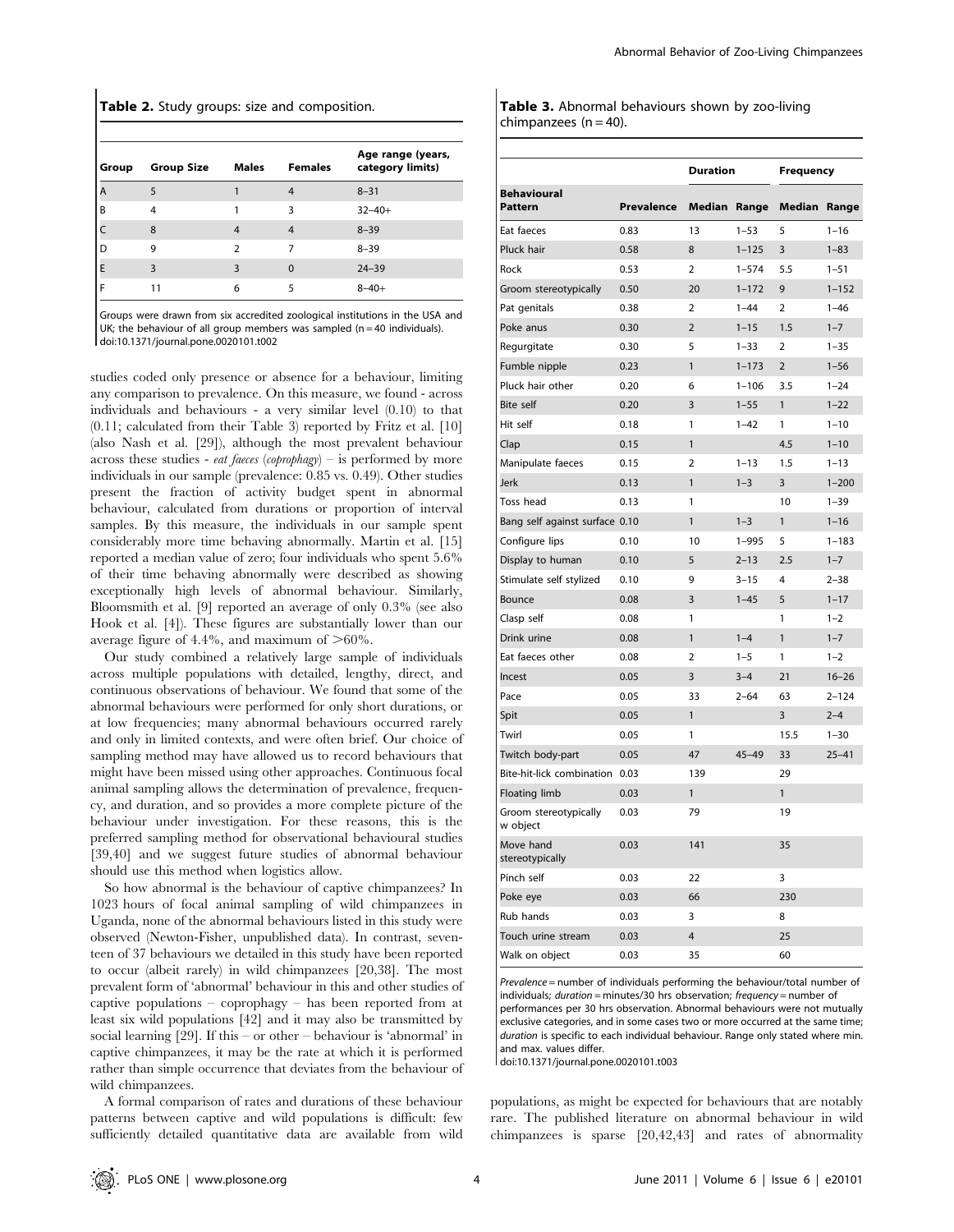

Figure 1. Percentage of chimpanzees from six independent zoological collections displaying each of the indicated abnormal behaviours.

doi:10.1371/journal.pone.0020101.g001

comparable to those that we describe here have never been reported. The hypothetical average individual in our sample of captive chimpanzees had a repertoire of five abnormal behaviours, performed some kind of abnormal behaviour once every forty minutes or so (although in real individuals, performance was more clumped than this figure implies) and spent between four and five percent of their activity in abnormal behaviours. Some individuals were far more extreme (over 60% of activity), and all individuals showed at least 2 different types of abnormal behaviour (cf. [29]).

Our data support a conclusion that, while most behaviour of captive chimpanzees is 'normal' in the sense that it is behaviour seen in their wild counterparts, abnormal behaviour is endemic in captivity. For some individuals it may dominate much of their activity, but for the rest it is a persistent element of their everyday behaviour despite living in social groups in enriched environments. Note that we do not address here whether captive chimpanzees use their normal behaviour in a manner atypical of wild chimpanzees, which may be a further dimension to 'abnormal' behaviour [44,45].

In the wild, chimpanzee communities have a fluid social structure in which individuals are free to choose associates, mates, and ranging area (although all of these are subject to competitive effects). Similarly, they choose when, where, and what to eat; their natural diets include many species of flora and fauna, and they use a large variety of foraging, food processing, and hunting methods. Their daily activities vary accordingly, and they range widely over varied landscapes and habitat types [20,46,47,48,49]. In comparison, zoo-living chimpanzees have little opportunity to adjust association patterns, occupy restricted and barren spaces compared to the natural habitat, and have large parts of their lives

substantially managed by humans [14]. Controlled diets and provisioned feeding contrast radically with the ever-changing foraging and decision-making processes of daily life in the wild.

Providing captive apes with more naturalistic enclosures, unpredictable feeding schedules and extractive foraging opportunities, as well as the opportunity to interact with conspecifics through housing in social groups, all appear to decrease the performance of abnormal behaviours [9,13,45,50,51]. Even the best zoo environments (which includes all zoos in this study) are

| social group. |    |                                 |          |                               |            |                     |              |
|---------------|----|---------------------------------|----------|-------------------------------|------------|---------------------|--------------|
|               |    | <b>Diversity</b>                |          | <b>Frequency per</b><br>30 hr |            | Duration (%)        |              |
| Group         |    | Total Median Range Median Range |          |                               |            | <b>Median Range</b> |              |
| A             | 20 | 6                               | $5 - 11$ | 97                            | $20 - 482$ | 3.5                 | $0.9 - 62.4$ |
| B             | 15 | 6.5                             | $3 - 8$  | 34.5                          | $13 - 320$ | 4.0                 | $1.9 - 7.7$  |
|               | 16 | 4.5                             | $3 - 6$  | 17.5                          | $5 - 190$  | 2.9                 | $1.2 - 35.5$ |

Table 4. Performance of 37 abnormal behaviour patterns by social group.

| Total = number of abnormal behavioural patterns observed in the group: |
|------------------------------------------------------------------------|
| diversity = number of abnormal behaviour patterns per individual;      |
| frequency = number of bouts per individual; duration = percentage of   |
| observation time spent performing abnormal behaviour per individual.   |
| doi:10.1371/journal.pone.0020101.t004                                  |

D 17 5 2–9 34 6–109 4.2 1.1–25.3 E 18 6 5–14 30 24–105 4.3 2.8–5.5 F 23 5 3–12 48 5–260 7.6 0.1–11.9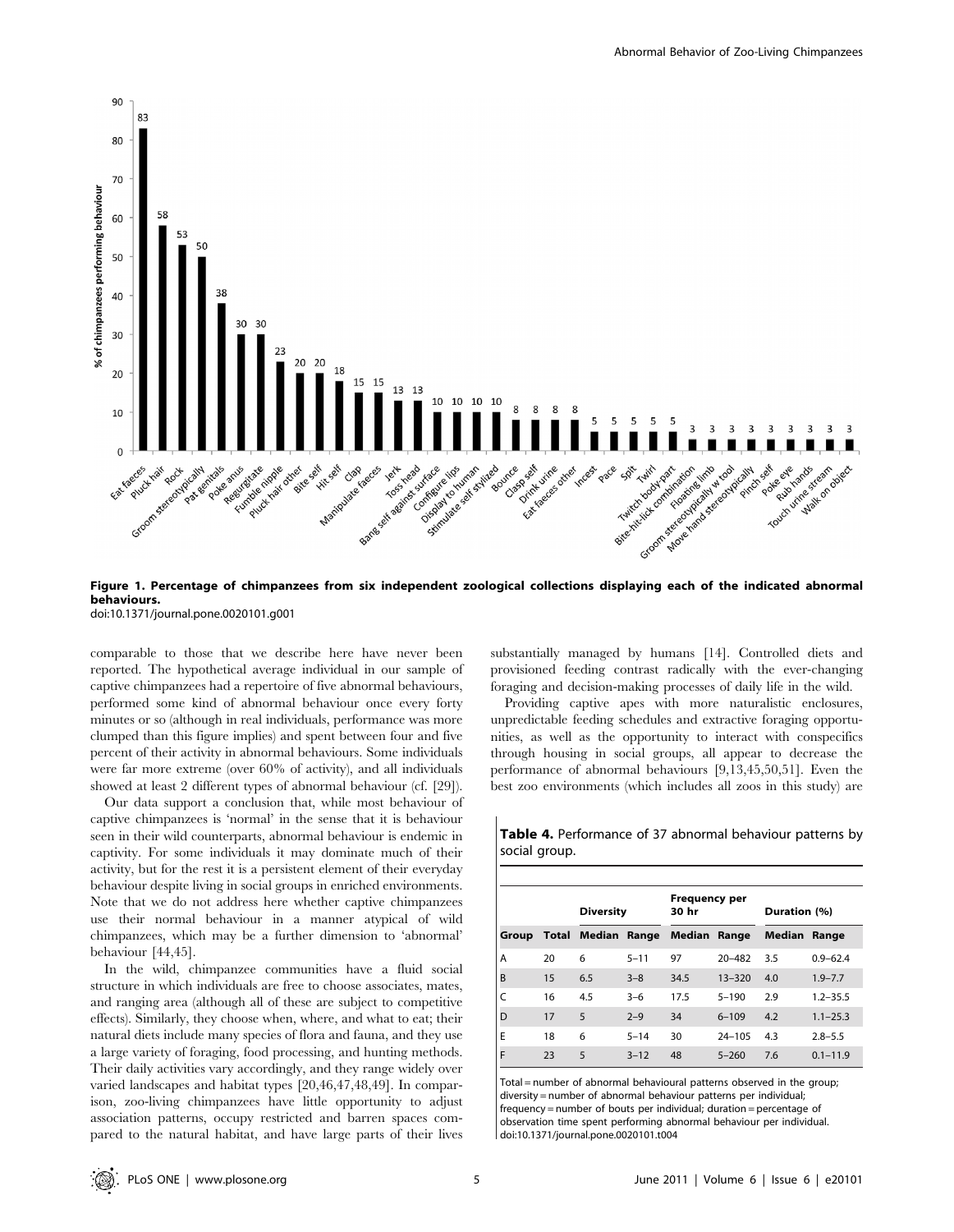limited, however, in what they can provide [13]. Some abnormal behaviours persist despite interventions to 'naturalise' the captive conditions and we suggest that captivity itself may be fundamental as a causal factor in the presence of persistent, low-level, abnormal behaviour (and potentially more extreme levels in some individuals). The cognitive and behavioural challenges in captivity are fewer than in the wild – stressful and dangerous place that it may be – and many normal behaviours and normal development are precluded. While extreme levels of abnormal behaviour may be explicable by individuals' particular histories, the pattern of lowlevel, pervasive abnormal behaviour shown by this study suggests that chimpanzee minds struggle to cope with conditions of captivity, despite the best efforts of those charged with their care.

From the perspective of human psychiatry, some of the behavioural abnormalities demonstrated by chimpanzees might be seen as symptoms of compromised mental health, i.e. mental illness, if they were observed in human primates [11,17]. As with humans, chimpanzees are self-aware [52] sentient, emotional creatures [20,53] with the potential to suffer [20,54]. The apparently pervasive nature of abnormal behaviour, and its persistence in the face of environmental enrichment and social group housing, raises the concern that at least some examples of

#### References

- 1. Young RJ (2003) Environmental enrichment for captive animals. Oxford: Blackwell Science Ltd. 240 p.
- 2. Mason G, Ruson J, eds. Stereotypic animal behaviour: fundamentals and applications to welfare. 2nd ed. Wallingford: CABI. 384 p.
- 3. Poole J, Granli P (2008) Mind and movement: Meeting the interests of elephants. In: Forthman DL, Kane LF, Hancocks D, Waldau PF, eds. An elephant in the room: The science and well-being of elephants in captivity. North GraftonMA: Tufts University. pp 2–21.
- 4. Hook MA, Lambeth SP, Perlman JE, Stavisky R, Bloomsmith MA, et al. (2002) Inter-group variation in abnormal behavior in chimpanzees (Pan troglodytes) and rhesus macaques (Macaca mulatta). Applied Animal Behaviour Science 76: 165–176.
- 5. Brüne M, Brüne-Cohrs U, McGrew WC (2004) Psychiatric treatment for great apes? Science 306: 2039–2039.
- 6. Walsh S, Bramblett CA, Alford PL (1982) A vocabulary of abnormal behaviors in restrictively reared chimpanzees. American Journal of Primatology 3: 315–319.
- 7. Bourgeois SR, Vazquez M, Brasky K (2007) Combination therapy reduces selfinjurious behavior in a chimpanzee (Pan troglodytes troglodytes): A case report. Journal of Applied Animal Welfare Science 10: 123–140.
- 8. Baker KC, Easley SP (1996) An analysis of regurgitation and reingestion in captive chimpanzees. Applied Animal Behaviour Science 49: 403–415.
- Bloomsmith MA, Lambeth SP (1995) Effects of predictable versus unpredictable feeding schedules on chimpanzee behavior. Applied Animal Behaviour Science 44: 65–74.
- 10. Fritz J, Maki S, Nash LT, Martin T, Matevia M (1992) The relationship between forage material and levels of coprophagy in captive chimpanzees (Pan troglodytes). Zoo Biology 11: 313–318.
- 11. Bradshaw GA, Capaldo T, Lindner L, Grow G (2008) Building an inner sanctuary: complex PTSD in chimpanzees. Journal of Trauma and Dissociation 9: 9–34.
- 12. Bradshaw GA, Capaldo T, Lindner L, Grow G (2009) Developmental context effects on bicultural posttrauma self repair in chimpanzees. Developmental Psychology 45: 1376–1388.
- 13. Clarke AS, Juno CJ, Maple TL (1982) Behavioral effects of a change in the physical environment: a pilot study of captive chimpanzees. Zoo Biology 1: 371–380.
- 14. Hosey GR, Skyner LJ (2007) Self-injurious behavior in zoo primates. International Journal of Primatology 28: 1431–1437.
- 15. Martin JE (2002) Early life experiences: Activity levels and abnormal behaviours in resocialised chimpanzees. Animal Welfare 11: 419–436.
- 16. Murray LE (1998) The effects of group structure and rearing strategy on personality in Chimpanzees Pan troglodytes at Chester, London ZSL and Twycross Zoos. International Zoo Yearbook 36: 97–108.
- 17. Brüne M, Brüne-Cohrs U, McGrew WC, Preuschoft S (2006) Psychopathology in great apes: concepts, treatment options and possible homologies to human psychiatric disorders. Neuroscience & Biobehavioral Reviews 30: 1246–1259.
- 18. Rollin B (2006) Science and ethics. Cambridge, UK: Cambridge University Press. 304 p.
- 19. Brüne M (2008) Textbook of evolutionary psychiatry. Oxford, UK: Oxford University Press. 380 p.

such behaviour are indicative of possible mental health problems [5,11,17].

Future research should address preventative or remedial actions, whether intervention is best aimed at the environment and/or the individual, and how to best monitor recovery [7]. More critically, however, we need to understand how the chimpanzee mind copes with captivity, an issue with both scientific [55] and welfare implications that will impact potential discussions concerning whether such species should be kept in captivity at all.

#### Acknowledgments

We thank all the participating zoological gardens for their help and support throughout the project, especially during data collection. BIAZA gave approval to the project and a letter of support, for which we are very grateful. Mr. E. Thetford gave inspiration at the start of the study, and L.P. Birkett thanks him very much for that.

#### Author Contributions

Conceived and designed the experiments: LPB NNF. Analyzed the data: LPB NNF. Wrote the paper: LPB NNF.

- 20. Goodall J (1986) The chimpanzees of Gombe: Patterns of behaviour. CambridgeMA: Belknap Press. 673 p.
- 21. de Waal FBM (1989) Food sharing and reciprocal oligations among chimpanzees. Journal of Human Evolution 18: 433–459.
- 22. Inoue S, Matsuzawa T (2007) Working memory of numerals in chimpanzees. Current Biology 17: R1004–1005.
- 23. Searle J (2002) Consciousness and language. Cambridge, UK: Cambridge University Press. 280 p.
- 24. Mcgrew WC (1981) Social and cognitive capabilities of non-human primates: Lessons from the wild to captivity. International Journal for the Study of Animal Problems 2: 138–149.
- 25. Davenport RK (1979) Some behavioral disturbances of great apes in captivity. In: Hamburg D, McCown E, eds. The great apes. Menlo Park, CA: Benjamin Cummings. pp 341–357.
- 26. Davenport RK, Jr., Menzel EW, Jr. (1963) Stereotyped behavior of the infant chimpanzee. Archives of General Psychiatry 8: 99–104.
- 27. Martin JE (2005) The influence of rearing on personality ratings of captive chimpanzees (Pan troglodytes). Applied Animal Behaviour Science 90: 167–181.
- 28. Lutz CK, Novak MA (2005) Environmental enrichment for nonhuman primates: theory and application. ILAR Journal 46: 178–191.
- 29. Nash LT, Fritz J, Alford PA, Brent L (1999) Variables influencing the origins of diverse abnormal behaviors in a large sample of captive chimpanzees (Pan troglodytes). Americal Journal of Primatology 48: 15–29.
- 30. Hosey GR (2005) How does the zoo environment affect the behaviour of captive primates? Applied Animal Behaviour Science 90: 107–129.
- 31. Newton-Fisher NE (2004) Hierarchy and social status in Budongo chimpanzees. Primates 45: 81–87.
- 32. Newton-Fisher NE, Lee PC (2011) Grooming reciprocity in wild male chimpanzees. Animal Behaviour 81: 439–446.
- 33. Muller MN (2002) Agonistic relations among Kanyawara chimpanzees. In: Boesch C, Hohmann G, Marchant LF, eds. Behavioural diversity in chimpanzees and bonobos. Cambridge: Cambridge University Press. pp 112–124.
- 34. Wrangham RW (1986) Ecology and social relationships in two species of chimpanzee. In: Rubenstein DI, Wrangham RW, eds. Ecology and social evolution: Birds and mammals. Princeton, USA: Princeton University Press. pp 352–378.
- 35. Fritz J, Nash LT, Alford PL, Bowen JA (1992) Abnormal behaviors, with a special focus on rocking, and reproductive competence in a large sample of captive chimpanzees (Pan troglodytes). American Journal of Primatology 27: 161–176.
- 36. Pederson AK, King JE, Landau VL (2005) Chimpanzee (Pan troglodytes) personality predicts behavior. Journal of Research in Personality 39: 534–549.
- 37. Nishida T, Kano T, Goodall J, McGrew WC, Nakamura M (1999) Ethogram and ethnography of Mahale chimpanzees. Anthropological Science 107: 141–188.
- 38. Nishida T, Zamma K, Matsusaka T, Inaba A, McGrew WC (2010) Chimpanzee behavior in the wild: An audio-visual encyclopedia. Tokyo: Springer. 247 p.
- 39. Altmann J (1974) Observational study of behaviour: Sampling methods. Behaviour 49: 227–265.
- 40. Martin P, Bateson P (2007) Measuring behaviour: An introductory guide. Cambridge: Cambridge University Press. 176 p.